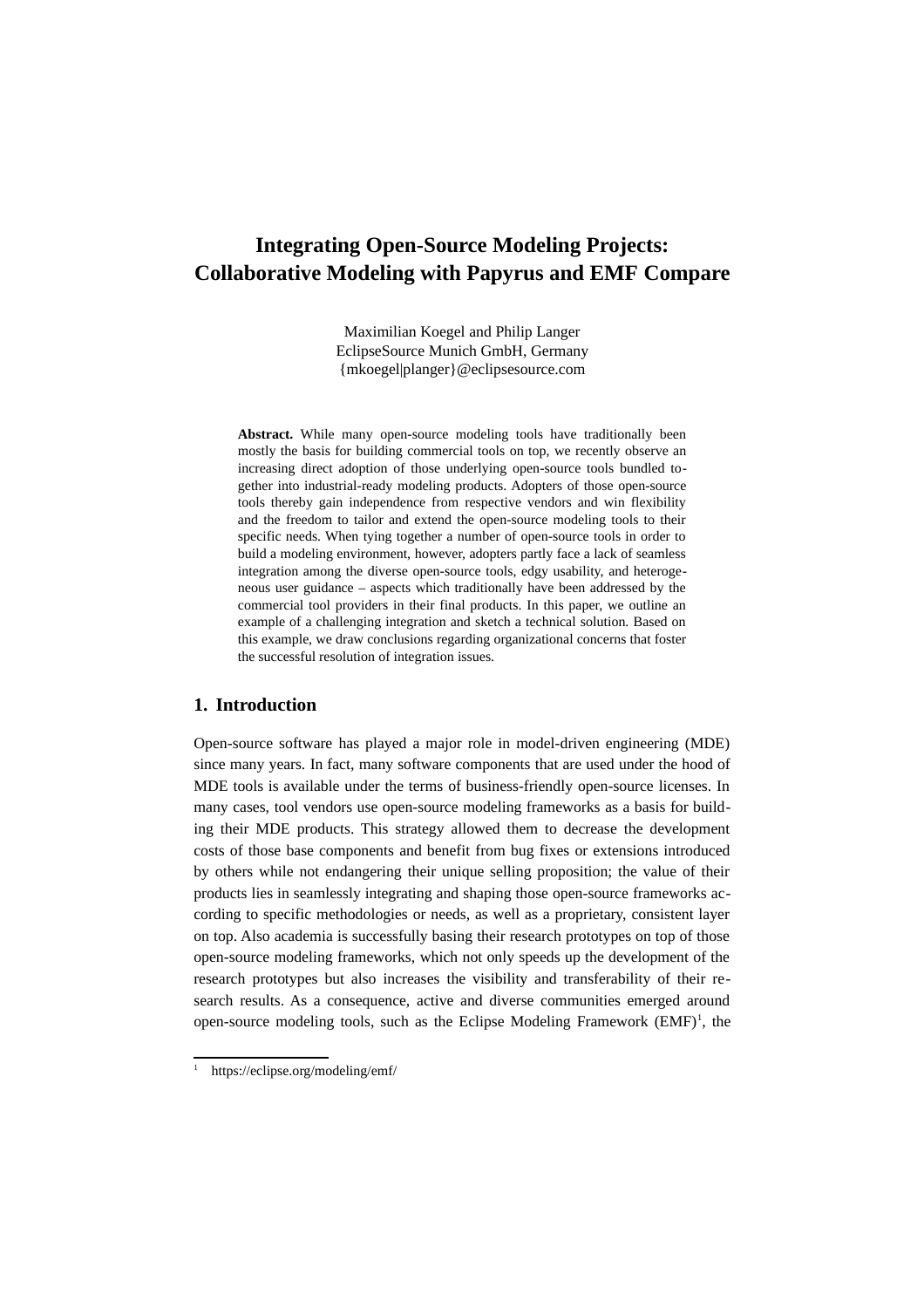Graphical Modeling Framework (GMF)<sup>[2](#page-1-0)</sup>, Papyrus<sup>[3](#page-1-1)</sup>, and EMF Compare<sup>[4](#page-1-2)</sup>, to name just a few. Moreover, the fact that these tools have been used for years as a basis of different and diverse products nurtured their extensibility and flexibility.

In the last years, however, we observe an increased *direct* adoption of open-source modeling tools. Instead of using off-the-shelf MDE products that may use opensource modeling tools under the hood, more and more organizations aim to tie together their own modeling environment by using open-source modeling tools directly. Thereby, they gain independence from the respective vendors and – often even more importantly – they win flexibility and the freedom to tailor and extend the opensource modeling tools to their specific needs. This strategy opens up an opportunity for them to significantly increase innovation and to explore new ways of applying MDE in their organizations. Organizations may control the speed of evolving their modeling environments themselves and may benefit from working more closely together with academia and service providers, who maintain, customize, and extend the open-source modeling tools [1].

However, when putting together available open-source modeling tools in order to build a dedicated, complete modeling environment for an organization, adopters partly face a lack of seamless integration among the diverse open-source tools, edgy usability and heterogeneous user guidance – especially at interaction points with other open-source tools. Traditionally, these aspects have been addressed by the commercial tool providers in their final products, but with this new strategy, these issues need to be sorted out in collaboration among adopting organizations and service providers offering expertise in the used open-source projects.

In this paper, we outline challenges that may arise when tying together modeling environments from different open-source modeling tools. In particular, we therefore use an example of a challenging integration in the context of our work on a *collaborative modeling environment based on Papyrus and EMF Compare[5](#page-1-3)* . Moreover, we sketch a technical solution for the discussed integration challenge and draw conclusions regarding general organizational concerns that foster the successful resolution of integration issues and edgy usability at the interactions with other open-source modeling tools.

<span id="page-1-0"></span><sup>2</sup> http://www.eclipse.org/modeling/gmp/

<span id="page-1-1"></span><sup>3</sup> https://eclipse.org/papyrus/

<span id="page-1-2"></span><sup>4</sup> https://www.eclipse.org/emf/compare/

<span id="page-1-3"></span><sup>5</sup> http://collaborative-modeling.org/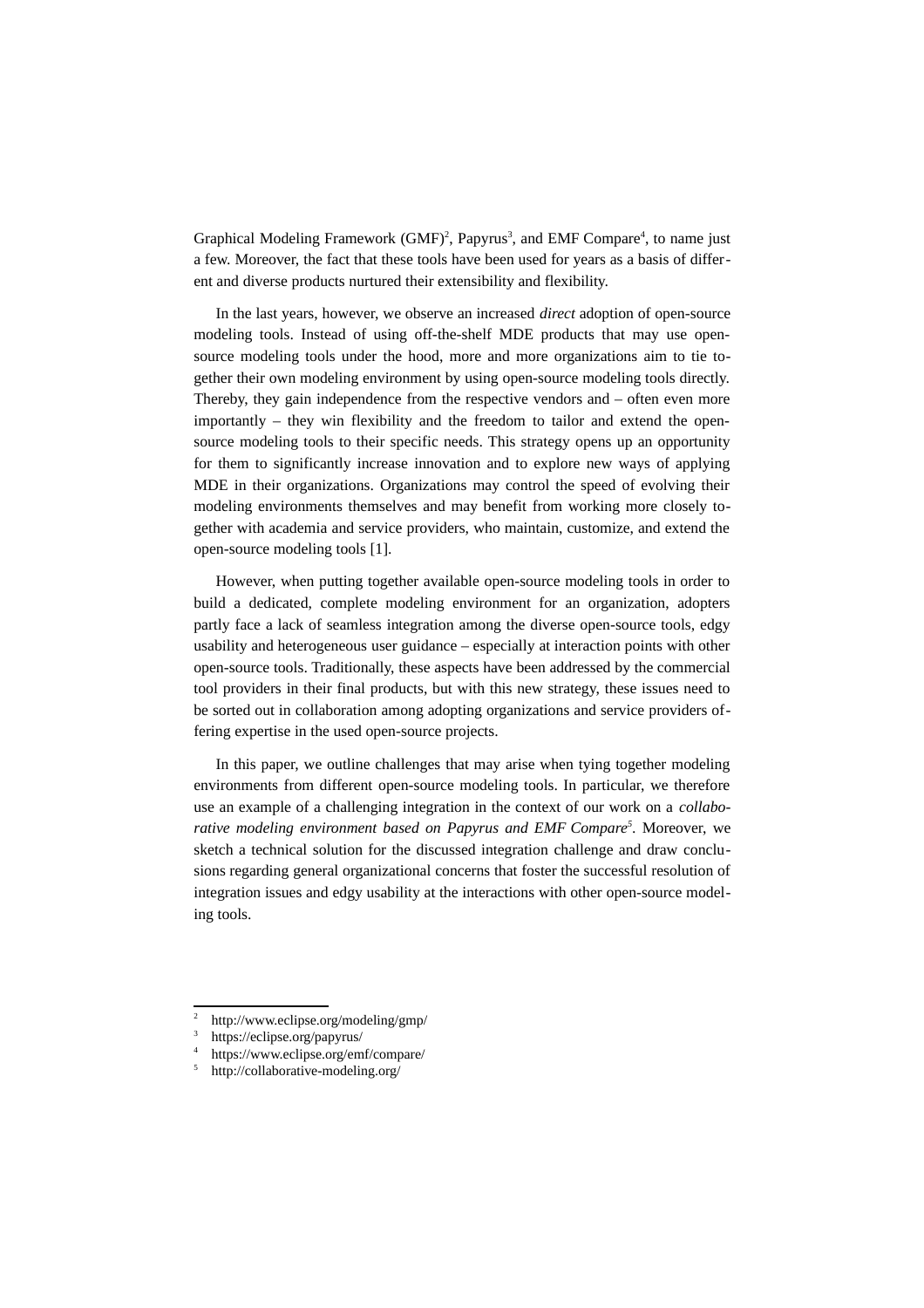### **2. Background: Generic Model Versioning**

When a model-based development process is applied in an industrial setting, models have to be developed and evolved in teams. This usually means that models are shared among team members who independently evolve these shared models. Parallel model changes are inevitable and hence need to be managed and eventually consolidated in order to obtain a new version of the shared models. In analogy to source code versioning, this process is often referred to as model versioning.

In the past ten years, the research community achieved significant advances in developing dedicated methods and techniques for enabling proper model versioning (cf. [2] for a survey). Theories and approaches emerged for computing the changes that have been applied to a model between one model version and another, for analyzing conflicts among the detected changes, and for merging those changes to build a new consolidated version reflecting the union of all non-conflicting changes that have originally been applied independently of another (e.g., [3,4,5]).

The model versioning community was strongly influenced by the differencing and merging techniques available for source code. However, as opposed to programmers, who interact with source code directly, modelers interact with models and usually do not see the underlying textual serialization of model. Thus, one of the basic ideas in model versioning was to raise the level of abstraction from characters and lines, as in source code versioning, to the elements a model consists of, e.g., use cases and actors in UML Use Case Diagrams. To avoid the necessity to define dedicated algorithms for detecting, representing, and merging model changes for each modeling language, such as UML or BPMN, again and again, the idea of generic model versioning gained popularity. Generic model versioning exploits the information specified in a modeling language's metamodel to obtain the knowledge on which modeling concepts exist (such as UML Use cases and Actors), which properties those modeling concepts may hold, and which relationships they may have. This knowledge in combination with a powerful reflection mechanism, as available in EMF, is enough to allow algorithms for detecting changes among model versions, determining incompatible changes, and merging changes to build a consolidated new version to operate generically.

Many of those ideas from academia, such as generic model versioning, have been successfully transferred to practice. Remarkable frameworks and tools are now available that enable, for instance, generic model versioning of all EMF-based models, independently of which modeling language they conform to. Those tools not only offer standalone model comparison and merging capabilities, but are often also shipped with dedicated operation-based model repositories, such as EMFStore, or are integrated with source code versioning tools, as for instance with EMF Compare and Git.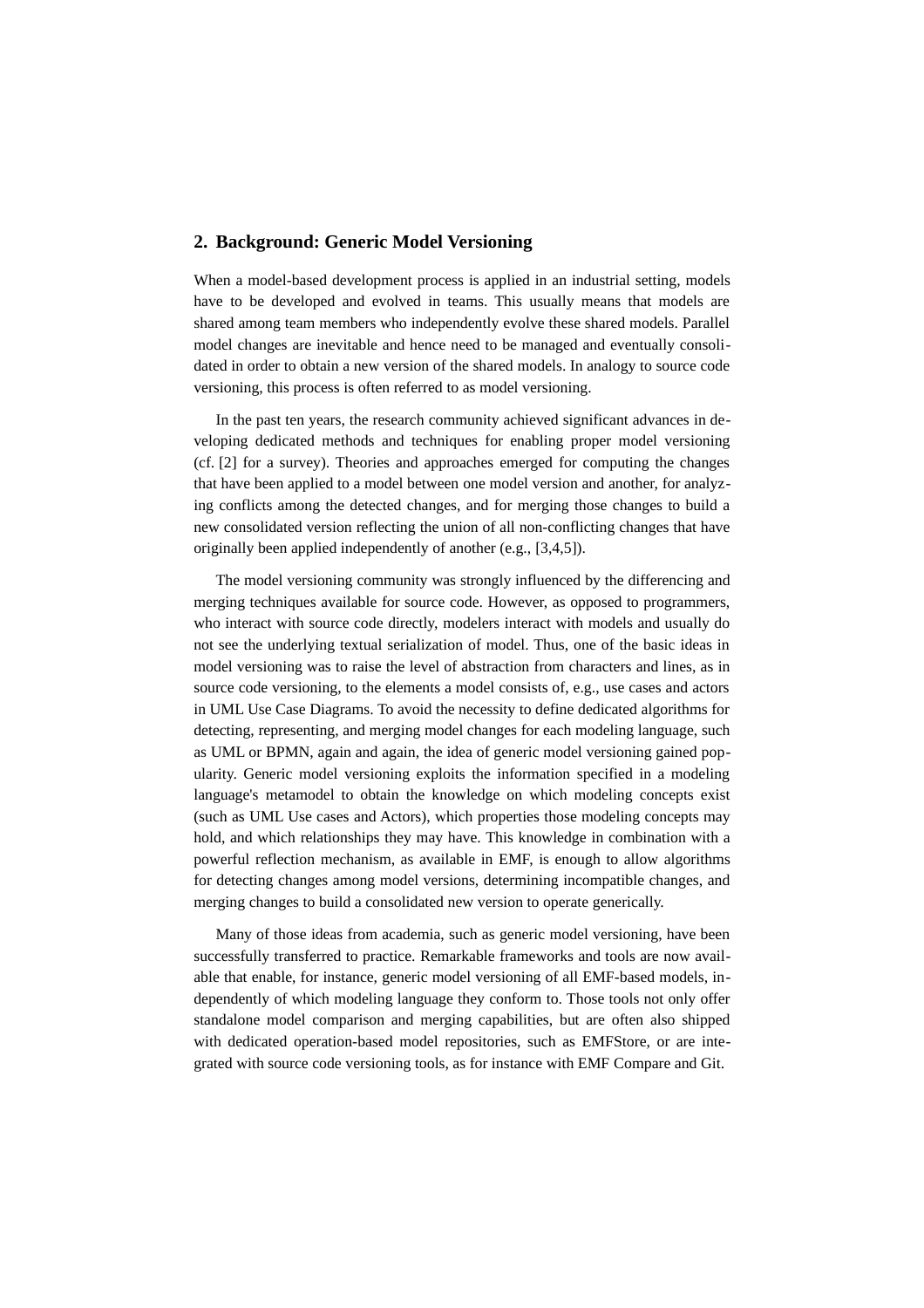## **3. Challenging Integration: Model Versioning and Modeling Editors**

While generic model versioning was a significant achievement, it soon becomes clear that the metamodel of modeling languages indeed allows to learn about the structure of a modeling language and hence enables to compute and process structural changes of models, but it does not provide the necessary information on the model editing dynamics of a modeling language (cf. [6] for more discussions on generic vs. languagespecific model versioning). The model editing dynamics are implemented in modeling editors and, for instance, define typical concepts that users may add with one click, even though these concepts may consist of several connected and pre-configured modeling elements under the hood. They also define typical changes that affect several model elements at once, or even abstract from how information is expressed in the model underneath with dedicated user interface widgets, such as tables or connected lists. An example for such an abstraction is the language and body properties of UML's Opaque Actions. In the UML metamodel, they are defined to be two independent multi-valued String-typed properties. However, their editing dynamics is rather an index-based map, whereas the language value on position *n* defines language of the corresponding body value on position *n*. Thus, user-friendly modeling editors, such as the Papyrus UML editor, provide user interfaces that logically connect the values of those two properties and provide user-friendly ways of editing those two value lists in combination.

Obviously, generic model versioning systems will not be able to respect such an editing dynamics and will provide users with comparison results that are not comprehensible for users, who otherwise interact only with the potentially sophisticated user interfaces of modeling editor. In fact, users will only understand changes easily that are presented in the same way as they can perform them in the modeling editors they are familiar with. Thus, if model changes are performed in a diagramming editor, modeling versioning tools must represent those changes in a diagrammatic representation, irrespectively of whether only the diagram layout or also the underlying model has been changed by the user's interaction with the diagram. If model changes are performed in a form-based user interface, which is common for properties of model elements, model versioning tools must then represent those changes in a form-based user interface that look and behave exactly as the forms of the modeling editor, users are familiar with. Accordingly, also changes have to be merged by the model versioning tool at the same level of granularity (atomic versus grouped changes) as they usually can be performed in a modeling editor.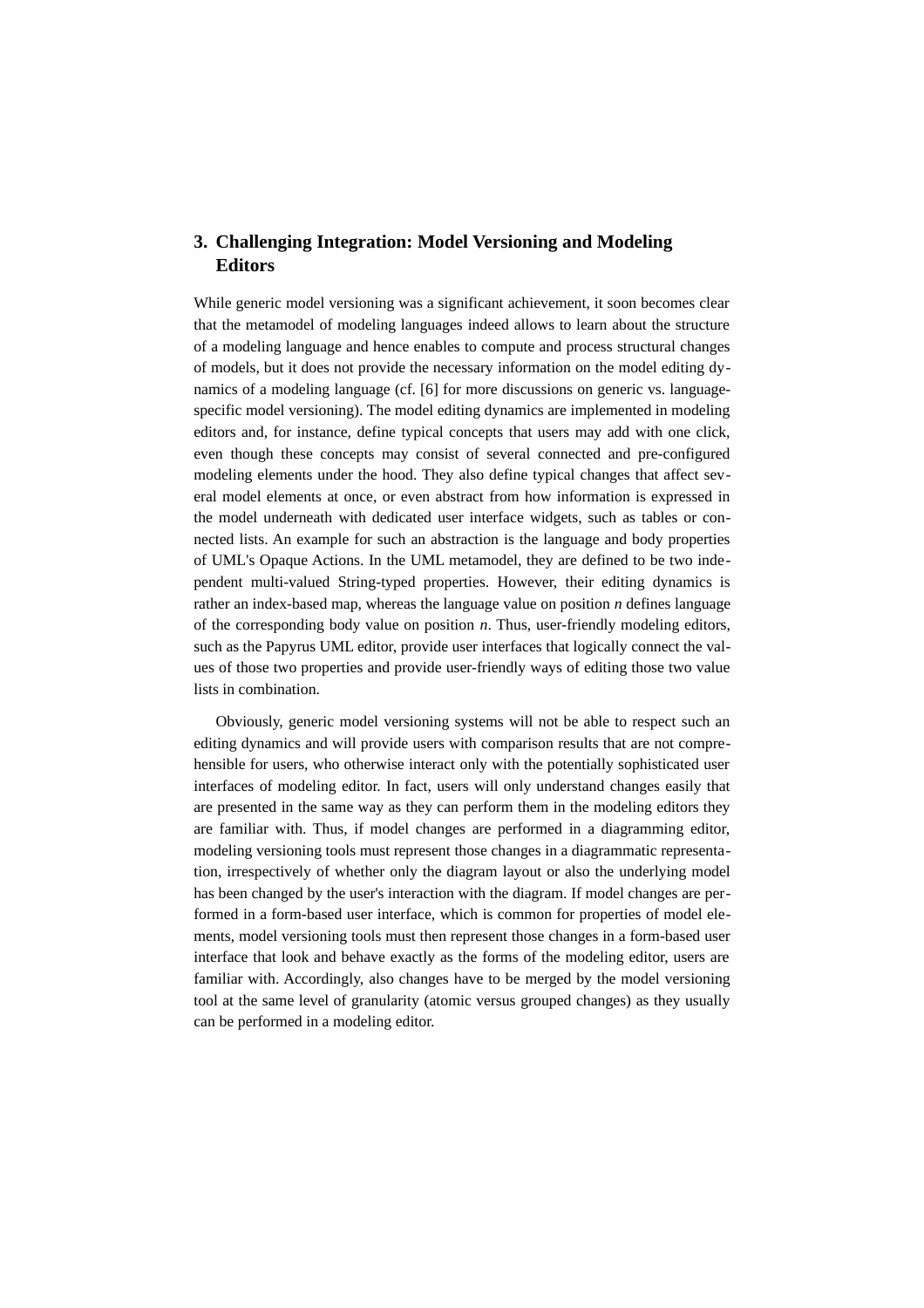In summary, there is a gap between how users interact with and change models and how model versioning systems handle, represent, and merge changes based on the underlying metamodel of the respective modeling language. This gap is one of the main causes for misleading or incomprehensible representations of model changes, leads to inefficiency and frustration of users during manual merge sessions, and often even causes incorrect merge decisions [7].

#### **4. Bridging the Gap: Seamless Model Versioning**

In EMF Compare, this issue is well known and recently several of the negative effects of generic model versioning have been mitigated with dedicated customizations. For instance, EMF Compare integrates with the EMF.Edit framework, which is used by modeling editor developers to customize the labels and icons that are being depicted for modeling concepts and their features. As a result, the look and feel of model elements and their features in comparison and merge viewers of EMF Compare is closer to the look and feel of the models in the modeling editor, as they both share the same underlying definitions concerning labels and icons.

Another significant improvement is the integration with  $GMF<sup>6</sup>$  $GMF<sup>6</sup>$  $GMF<sup>6</sup>$ , a framework that is frequently used to implement diagramming editors. With GMF, the diagram layout information of a model – also called notation – is again represented as an EMF-based model. Thus, EMF Compare also compares this notation model and hence can detect layout changes. If layout changes of GMF-based diagrams are detected, the GMF runtime is adopted to render the diagram differences, which significantly eases the understandability of layout changes. Nevertheless, if model changes are detected that have originally been performed by changing the diagram, for instance, a UML Component has been moved into another UML Package, EMF Compare still represents the model changes in tree-based viewers, although they may have been induced by interactions with the diagram. This gap remains open currently in EMF Compare, because it is hard to determine generically whether a model change has been applied in the model directly or has been induced by a change in the diagram.

To enable resolving issues stemming from a modeling language's editing dynamics, such as the above-mentioned implicit connection between the language and body properties of UML's Opaque Actions, EMF Compare offers several extension points that enable injecting custom behavior in the different phases of the model versioning process. Thus, some editing dynamics are currently addressed using dedicated, handwritten code that customizes a particular generic behavior in EMF Compare. Although this is a good start, this certainly is not a scalable and sustainable solution.

<span id="page-4-0"></span><sup>6</sup> https://wiki.eclipse.org/GMF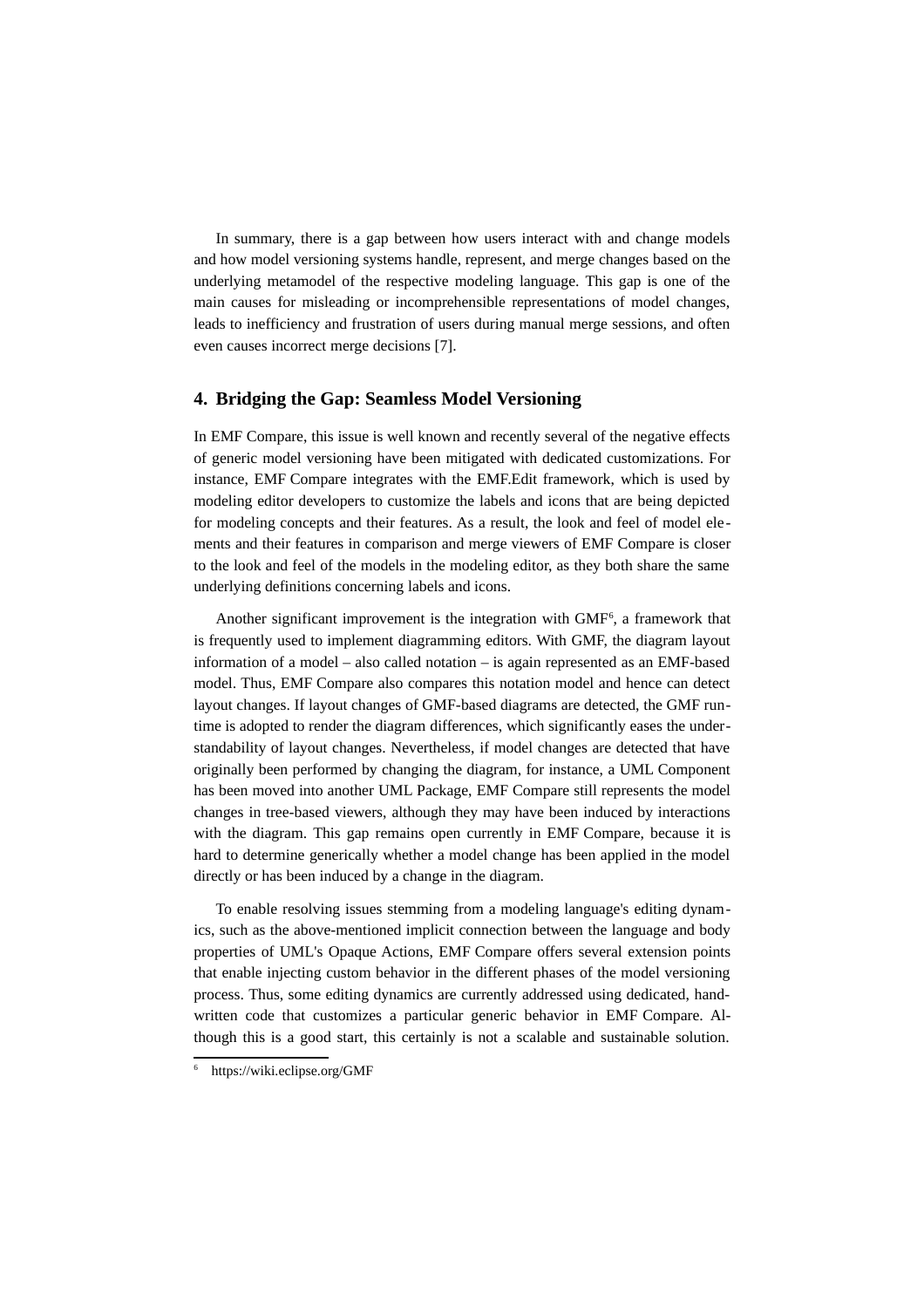There are numerous such editing dynamics in a modeling language and addressing all of them manually in EMF Compare is cumbersome and would lead to inconsistencies between how the editing dynamics is implemented in the editor and in EMF Compare, especially when considering that this editing dynamics may evolve over time. Moreover, the editing dynamics may significantly differ from modeling language to modeling language, or even may be different depending on how a modeling language is applied in different organizations or projects. Domain-specific modeling languages inherently have their domain-specific editing dynamics, which stems from the purpose and pragmatics of the respective language. If now UML Profiles are employed to define domain-specific modeling languages, as it is increasingly the case with Papyrus UML, even the application of a UML Profile may have a tremendous impact on how a model is edited using the modeling editor. Even though the necessary knowledge on the editing dynamics is usually already implemented in the modeling editor, this knowledge is currently not available explicitly in a reusable manner and has to be redundantly re-implemented in the model versioning system to mitigate the gap between modeling editors and model versioning systems.

We argue that the model editing dynamics need to be explicitly defined and should be available as shared knowledge among modeling editors and model versioning systems, and potentially other components, in order to work more closely together and to provide a more consistent user experience. We suggest that, comparable to the EM-F.Edit framework, a shared API is required. We collected an initial list of requirements that this API should fulfill: in particular, the API should enable users to (i) define the modeling concepts that can be added or deleted – potentially consisting of multiple connected and pre-configured model elements, (ii) specify logical connections between properties of model elements (e.g., the language and body attribute of UML Opaque Actions), (iii) provide the user interfaces that should be used to change and represent values of a certain property or a set of properties, as well as (iv) implement composite operations [8] that can be applied on models and hence should also be grouped when representing changes to the user.

Such a shared API, which aims to be used for model editing, as well as for model versioning, has to be designed and integrated into the respective tools in close collaboration with the developers of both the modeling editor and the model versioning system. Without mutual agreement and joint forces, it will not be possible to build such an important basis for two distinct projects. In the case of Papyrus UML and EMF Compare, we fortunately are in such a fruitful collaboration<sup>[7](#page-5-0)</sup> with the developers of Papyrus UML, which is crucial for the success of accomplishing a seamless user experience when developing models collaboratively with EGit.

<span id="page-5-0"></span><sup>7</sup> http://www.collaborative-modeling.org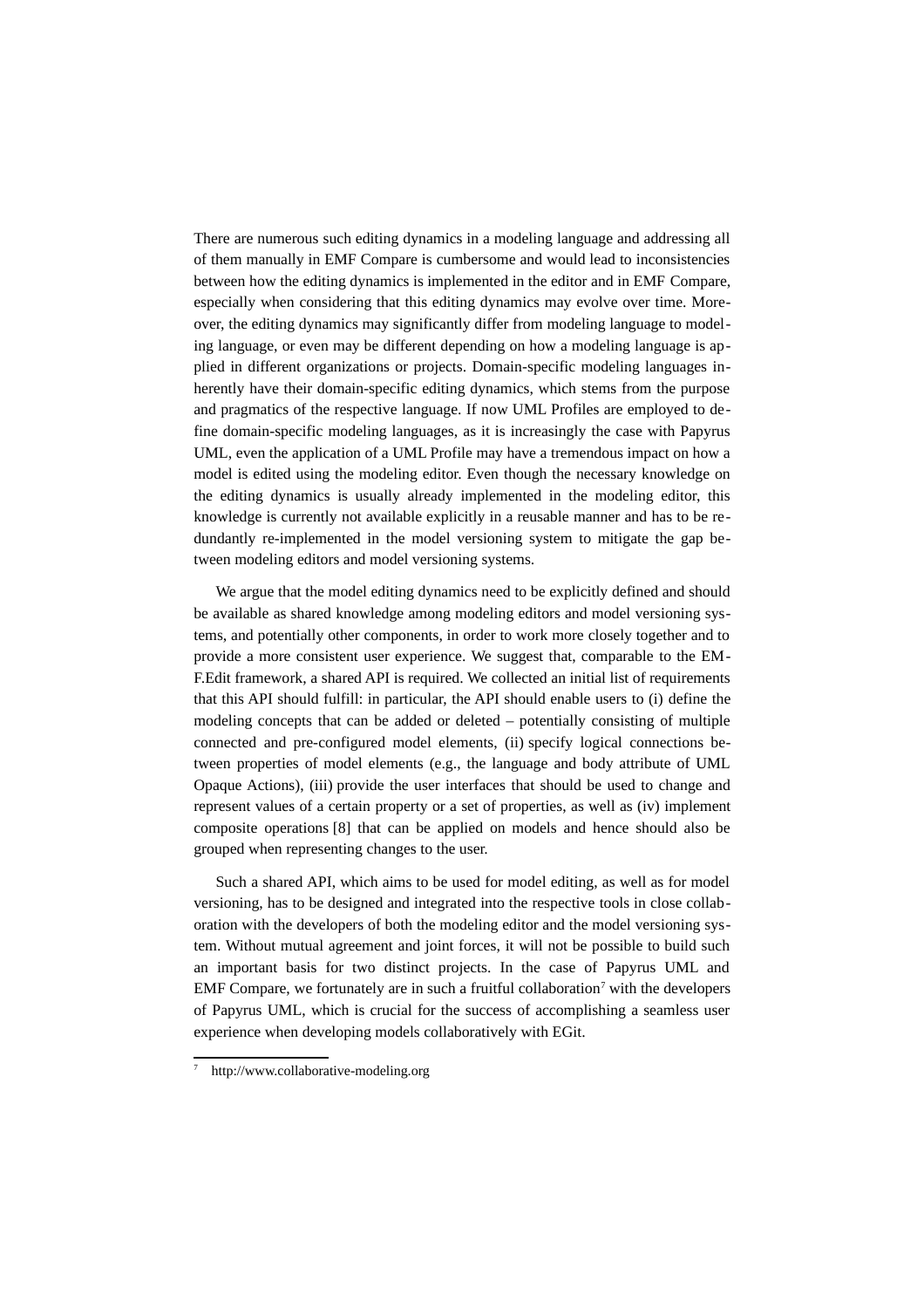#### **5. Conclusions**

Based on the example integration discussed in the previous sections, we illustrate that building a modeling environment by tying together different modeling frameworks often requires collaboration with service providers across the borders of single opensource projects. Integration issues may sometimes be resolvable from within one project, as mentioned above, e.g., by manually developing UML-specific customization code in EMF Compare. In many scenarios, however, such an approach does not yield satisfactory solutions on the long run: edgy user experience, inconsistent user guidance, as well as high maintenance costs of the integration code, are often inevitable. A seamless and efficiently maintainable solution often requires coordinated evolution of multiple projects, such as novel shared APIs or new common generic components. In return, such solutions usually produce value not only for the modeling environment to be built but also for the involved projects, as well as other projects that may benefit from the new shared components or APIs in the future.

The necessity for changes among multiple open-source projects also suggests that a designated role should be established in a project consortium that aims at a particular integration. This role should drive and design the technical development of the integration work, while considering and moderating the specific characteristics of the involved projects. Therefore, this role obviously is required to have both a solid knowledge of all projects that need to be integrated, as well as a keen understanding of the requirements of integration, which makes close interaction with the organizations' stakeholders a key ingredient for success. Finally, a sustainable open-source model should be guaranteed to ensure a long-term availability of the software; thus, the artifacts resulting from the integration effort should – wherever appropriate – be contributed back to the respective open-source projects. Thus, selecting service providers that are well-connected and experienced in the respective open-source communities is of uttermost importance.

Another successful strategy for organizations that aim at employing a customized open-source modeling environment is to establish or join a common initiative, such as the Papyrus Industrial Consortium, in order to cooperatively build with other organizations a common basis for the intended modeling environment in a coordinated manner. This way, the common basis can not only be more efficiently evolved but participating organizations can also ensure that the common basis will satisfy their needs in terms of features, customizability, and flexibility.